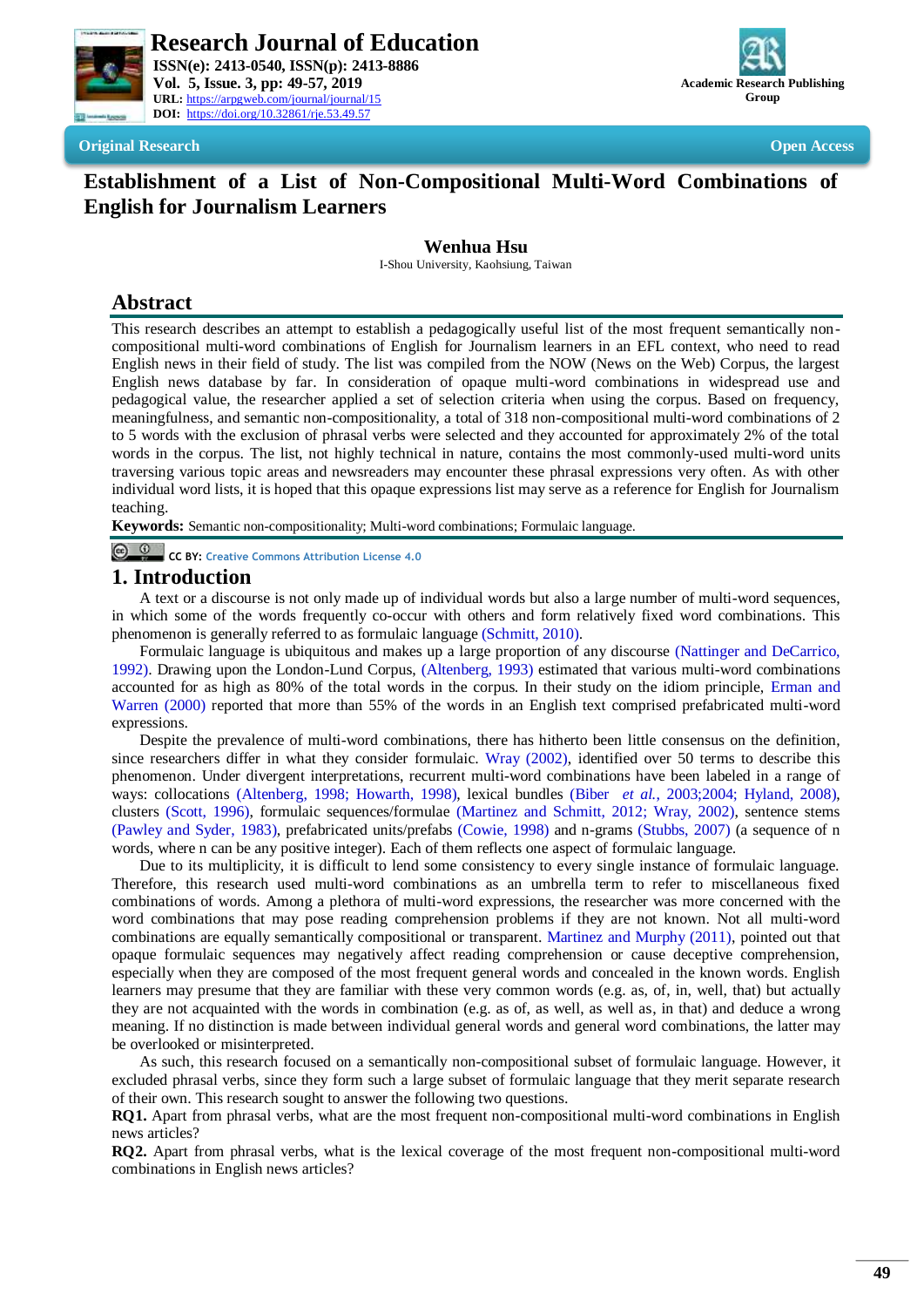## **2. Literature Review**

Formulaic language is multi-faceted. In some cases, formulaic expressions tend to abandon their semantically compositional meaning in favor of a holistic one [\(Nattinger and DeCarrico, 1992\)](#page-5-1). Semantic transparency is related to semantic compositionality. Compositionality signifies how easily a multi-word combination can be interpreted from its component words. Conversely, non-compositionality denotes that the meaning of a multi-word unit as a whole contradicts the decoding of its constituent parts. Namely, the individual words of a multi-word unit do not help each other to reveal the meaning as a whole. [Lewis \(1993\),](#page-5-14) called the varying degrees of compositionality "a spectrum of idiomaticity" (p. 98).

Along the axis of idiomaticity, [Howarth \(1998\)](#page-5-4) put forward a framework for categorization of multi-word combinations ranging from being least to most idiomatic: free combinations, restricted collocations, figurative idioms and pure idioms. At the extreme end of compositionality, free combinations deliver the literal meanings of their component words and allow substitution, having the highest degree of semantic transparency (e.g. video games, free games, indoor games). Restricted collocations are word combinations in which some substitution is possible, but with some restrictions on substitution. Specifically, at least one word has a non-literal meaning and at least one word is used in its literal sense, and the whole combination is still more or less transparent [\(Cowie, 1998\)](#page-5-11) (e.g. keep an eye on, make a comeback). Figurative idioms have metaphorical meanings in terms of the whole, which are separate from their literal meanings (e.g. a house of cards, a smoking gun). With little connection to the meanings of their constituent parts, pure idioms need to be explained and learned as a whole (e.g. cut the mustard, red herring).

This research focused its attention on non-compositionality because non-compositional multi-word combinations form distinct meanings and can be learned like single words. According to [Nation \(2006\),](#page-5-15) lexical text coverage is defined as "the percentage of running words in the text known by the reader" (p. 61) and regarded as an indicator of whether a text is likely to be adequately understood. When lexical text coverage with an emphasis on known words is calculated, multi-word combinations are not taken into account. As such, the lexical coverage of a text may be overestimated when non-compositional multi-word combinations are hidden in known words and their meanings as a whole happen to be unknown to learners. In this case, knowledge of non-compositional multi-word expressions may contribute to filling the chasm of lexical text coverage that individual words fail to account for [\(Martinez and Murphy, 2011\)](#page-5-13).

In the literature, there are two fundamental approaches used to retrieve recurrent multi-word combinations: a frequency-based approach and a phraseological approach [\(Nesselhauf, 2005\)](#page-5-16). The former mainly relies on statistical measures as screening criteria, whereas the latter primarily resorts to linguistic analysis and hence manual examination is inevitable.

The pre-determined cut-off points in the literature for frequency and dispersion have been arbitrary, subject to researchers" goals. Biber *et al.* [\(1999\),](#page-5-17) adopted a very flexible cut-off point at a minimum of ten times per million words across five or more texts. They found that 3-word bundles occurred over 60,000 times and 4-word bundles over 5,000 times per million tokens, accounting for approximately 21% of the 5.3 million words of the academic section of the Longman Corpus.

Biber *et al.* [\(2004\),](#page-5-6) were more cautious in choosing lexical bundles from their corpora by setting a relatively high frequency cut-off at 40 times per million words. Following Biber et al., [Hyland \(2008\)](#page-5-7) increased the cut-off value from a minimum of 10 times to 20 times per million words and decided on the breadth of lexical bundles at occurring in at least 10% of the texts, when selecting lexical bundles in his 3.5-millon-word corpus of research articles, Master"s dissertations and PhD thesis.

Present-day n-gram programs ensure the properties of frequency and multi-text occurrences but fail to adequately deal with meaningful retrievals. Purely based on statistical figures, a phrase extractor may generate a long list of multi-word sequences, part of which have little meanings (e.g. that do not, and there being) or part of which are grammatically ill-formed (e.g. was found in the, of the distribution of). Though frequent, such word combinations may not be "pedagogically compelling" [\(Simpson-Valch and Ellis, 2010\)](#page-5-18) p. 493).

To identify the most frequent spoken collocations, [Shin and Nation \(2008\),](#page-5-19) p. 341) proposed a set of selection criteria, one of which was "grammatical well-formedness" and involved a great deal of manual checking. From the British National Corpus spoken section, they targeted a sequence of words which do not span "immediate constituents" (two neighboring phrases/clauses) [\(Bloomfield, 1933\)](#page-5-20), p. 161), because a grammatical well-formed word sequence is a comprehensible unit. For instance, 'the fact that' is more understandable than 'fact that the', since the retrieval of the former follows the dividing principle of immediate constituents.

By compiling a 25-million-token corpus of research articles across five academic domains, [Durrant \(2009\)](#page-5-21) endeavored to make a listing of positionally-variable collocations for students from a wide range of departments. Relying on the log-likelihood and Mutual Information, he identified the most frequent 1,000 academic collocations (e.g. respect to, number of, effect on, effects on, was used). However, some collocations fail to contribute to the learning of grammatical patterns if they are not extended to longer word sequences (e.g. was used). Some collocations can be combined into one for learning together (e.g. effect on, effects on), while others are apparently incomplete so that they are not suitable for direct teaching (e.g. respect to, number of).

To tackle the problem of teachability, [Simpson-Valch and Ellis \(2010\)](#page-5-18) proposed the notion of Formula Teaching Worth (FTW) by incorporating the Mutual Information (MI) score into their weeding procedure in lieu of a merely frequency-based approach. MI is a statistical measure of the cohesiveness of words, which signifies the degree to which the words are bound together [\(Stubbs, 2007\)](#page-5-12). In one of their cases, the word sequence 'with which the' occurred more frequently than expected (passing a certain threshold of both frequency and range). In contrast, the expression on the other hand cohered much more than would be expected by chance based on the high MI score. The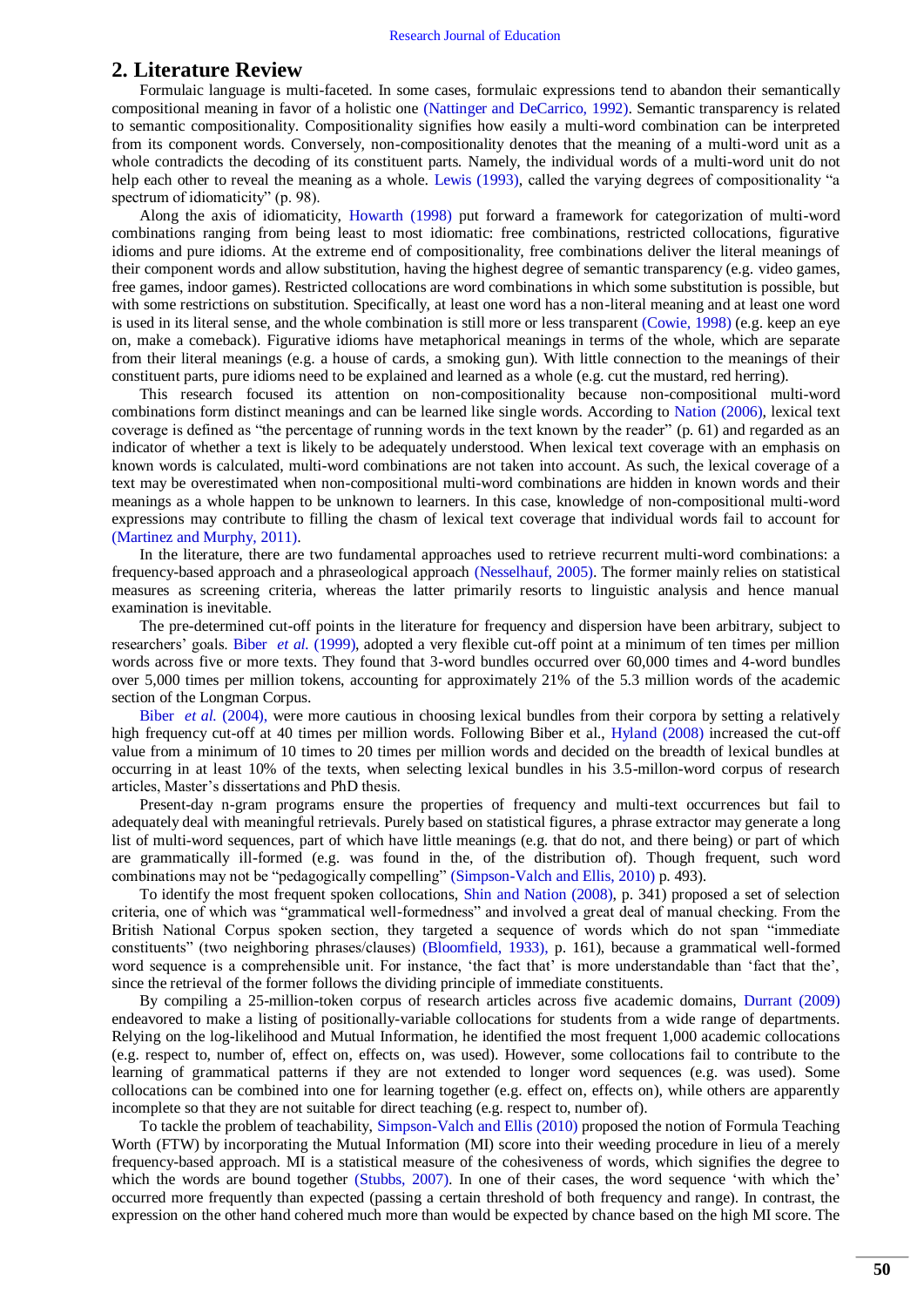expression "with which the" would come at the top if frequency is a top priority in ranking formulaic sequences, while on the other hand ranks high if the MI score is considered first. In the light of identifiable meanings, the latter seems to be more noteworthy for teaching than the former. After a series of reliability and validity checks, [Simpson-](#page-5-18)Valch and Ellis (2010) concluded that the FTW that combines frequency and MI may provide teachers with a basis of prioritization, when judging multi-word sequences in terms of whether they are pedagogical compelling.

Also relevant to this study is cross-disciplinary Academic Collocation List (ACL). [Ackermann and Chen \(2013\),](#page-4-2) compiled a corpus of over 25 million tokens from the Pearson International Corpus of Academic English (PICAE). Through MI and t-score as initial filtering and then a panel of experts for screening, they retrieved 2,468 most frequent lexical collocations, which were claimed to be immediately operationalizable for EAP teachers to help students increase collocational competence in academic English. Despite the relevance of the ACL for learners with academic goals, the ACL including free word combinations (e.g. further research, academic writing) seems to be so unwieldy as to possibly overburden students before they concentrate on the collocations they may need imminently.

The review of previous studies has helped to shape the present approach to selecting recurrent multi-word combinations for inclusion in the list for pedagogical purposes. In view of the fact that not all multi-word units are of equal importance to learners with specific purposes, this research adopted semantic non-compositionality as a point of departure.

### **3. Research Method**

#### **3.1. The Corpus**

The NOW (News on the Web) Corpus is the largest, well-balanced English news corpus to date. At the time of doing this research, it has already had 7.3 billion words of data retrieved from web-based newspapers from 2010 to the present time. Automated scripts run every day to add texts to the corpus, so the corpus is continually growing by 140 to 160 million words each month. Due to everyday update, the corpus reflects contemporaneity and modernity of English as time goes on. This has important implications for the learning of non-compositional multi-word expressions, since the very low frequencies in the NOW Corpus may indicate that these phrases may be of little pedagogical value.

#### **3.2. The Procedure**

The selection of recurrent multi-word combinations for inclusion in the list involved quantitative and qualitative approaches. The frequency measure resembled those of lexical bundles used in past studies in some ways. To lessen subjectivity, we referred to [Shin and Nation \(2008\)](#page-5-19) as well as [Ackermann and Chen \(2013\)](#page-4-2) and thereby formulated two questions to guide the judgment. They were used to gauge meaningfulness and well-formedness, after candidate multi-word sequences were initially identified.

The software Collocate [Barlow \(2004\)](#page-4-3) was used to retrieve multi-word sequences from the downloaded NOW Corpus for offline use. The span parameter for multi-word length was set from 2 to 6 words. Frequencies drop drastically as word sequences are extended to five words or beyond [\(Hyland, 2008\)](#page-5-7). Though recurrent 6-word combinations may be relatively rare, they were also included for thoroughness.

The next decision was what frequency level was to be used as a cut-off. Since there were other sifting measures, a less rigorous criterion was set to begin with, namely five times per million words. For a single word to enter the BNC first 5,000 most frequent word families, the word and its family members altogether need to occur at least 7.87 times per million words [\(Nation, 2012\)](#page-5-22). Consequently, the cut-off was set at a minimum of five times rather than 10 to 40 times as in previous research (specifically, a minimum of 36,500 times as far as 7.3 billion words were concerned).

After the frequency-based measures, the strength of word co-occurrence was taken into account. There are several statistical measures to determine collocational strength. MI indicates the degree of mutual dependence of two or more words. The t score and log-likelihood ratio (LLR) are two measures of certainty of a word pairing. MI tends to give high scores to collocations having less frequent components but having strong associations between words, whereas the t score and LLR are sensitive to frequency in the sense that higher scores are associated with higher frequency of occurrence, and hence their scores are often high for functional/grammatical collocations. In consideration of possible multi-word combinations with less frequent constituent words, MI was adopted for ranking. MI complements the frequency measure. Frequency screening favors word sequences that may occur due to the high frequency of their components and may not have distinctive meanings (e.g. of which the). Since higher MI means greater association between words than is expected by chance, recurrent multi-word combinations with a high MI score are more likely to be meaningful. According to [Hunston \(2002\),](#page-5-23) collocations with an MI score greater than 3 are considered strong. Therefore those candidate word sequences at the top of the ranked list by MI may be close to being integral in meaning. As a result, those multi-word combinations with both high frequency and high MI were first chosen while those appearing at the bottom of both frequency and MI rankings were removed. Multi-word combinations with the MI score lower than the default value  $(=3)$  were eliminated at this stage (e.g., with which can be).

Subsequently, meaningfulness, grammatical well-formedness and semantic non-compositionality guided manual checking. The multi-word combinations to be included in the list must have meaning(s) and can be learned as a whole. This criterion would help to make the present multi-word list comparable to an individual word list. To lessen subjectivity, four questions were used as selection criteria.

**Q1.**Does the candidate multi-word combination convey a meaning?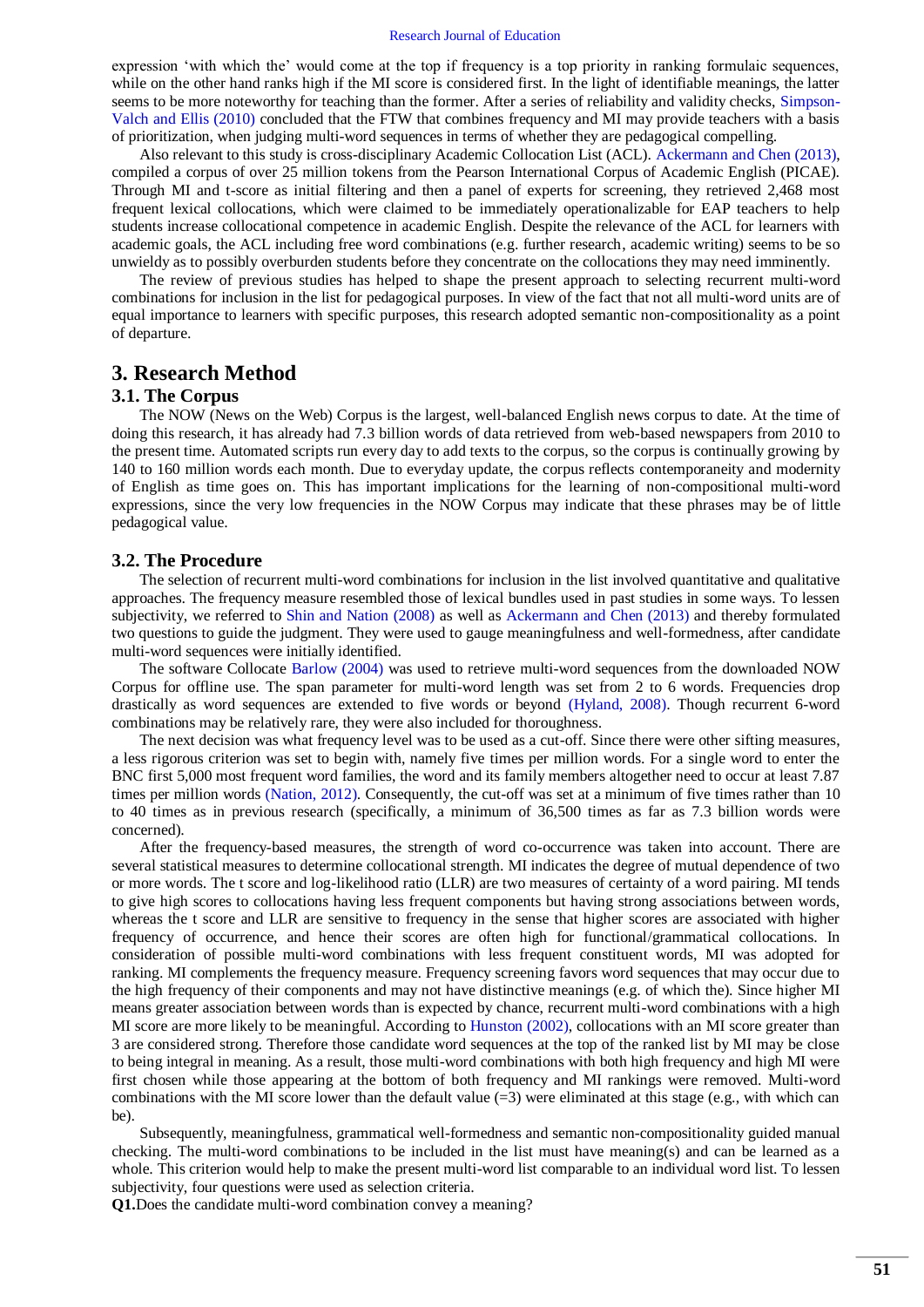**Q2.** Does the candidate multi-word combination cross the boundary of an immediate constituent/phrase?

**Q3.** Does the construct of the candidate multi-word combination behave like an individual lexical item, which is unlikely to be further analyzed into the form-meaning link of its subparts?

**Q4.** Does the meaning of the candidate multi-word combination as a whole remain or marginally remain when each component word is decoded with its core meaning?

The researcher-teacher and her colleague made an independent judgment of each candidate word combination. The 3-point scale was used and the responses of yes, not sure and no were coded as 1, 0.5 and 0 respectively. When there was no agreement between the two raters or the answer was "not sure", the entry was reserved for further examination.

For Q1 to Q4, a series of Cohen"s Kappa statistics were undertaken as inter-rater reliability tests. The k values were 0.91, 0.92, 0.87 and 0.89 respectively (all  $>0.80$ ), revealing a substantial level of agreement between the two raters.

#### **3.3. Data Processing**

To make the list serve the pedagogical purpose, two major modifications were made. One revision was undertaken for partial overlap. It refers to a situation where a longer phrase was the combination of two or more shorter phrases, each of which could occur as an independent subset of the longer one. Take *due to the/an absence of* as an example again. One of its subset *due to* appeared 1,123,999 times, while the other three, *the/an absence*, *absence of* and *the/an absence of* appeared 68,255, 220,825 and 388,967 times respectively. The prepositional phrase *due to* may have been connected with other nouns or noun phrases other than *the/an absence of.* Similarly, *the/an absence of* was one of the combinations in connection with *absence of*, for example, *a complete absence of, a total absence of* and *an absence of*. *The absence* is a free word combination, so it was not included in the current list. Since the four phrases *due to*, *the/an absence of*, *absence of* and *due to the/an absence of* can stand alone as a meaningful unit, they were separately examined based on their respective occurring frequency for decision whether to be included in the list.

To make the list more compact, a word sequence in its usual form and its possible variants with the same meaning were combined. The examples include *based on/upon*, *even if/though, and so on/forth*, with the first word appearing more frequently than the second word.

To sum up, the selection of frequent non-compositional multi-word combinations involved the following sequence: (1) frequency (a minimum of 5 times per million words for initial screening), (2) cohesiveness of words for meaningfulness ( $MI$ ) = 3 and checked with  $Q1$ ), (3) well-formedness ( $Q2$ ), (4) non-decomposability ( $Q3$ ) and (5) semantic non-compositionality (Q4). Step 1 resulted in an effective frequency threshold at having to occur over 36,500 times; Steps 2 and 3 led to effective MI greater than 6.

### **4. Results and Discussion**

#### **4.1. The Most Frequent Non-Compositional Multi-Word Combinations in English News Texts**

A total of 318 non-compositional expressions of 2 to 5 words were ultimately chosen and formed the multi-word combinations list. The list consists of 153 two-word, 103 three-word, 56 four-word and 6 five-word phrasal expressions commonly used in English news articles.

The RANGE program [\(Heatley](#page-5-24) *et al.*, 2004) was used to examine the vocabulary levels of the individual word tokens of the frequent non-compositional multi-word combinations. This software is installed with the ranked twenty-five 1,000 English word-family lists derived from the British National Corpus (BNC) and the Corpus of Contemporary American English (COCA) according to their occurring frequency and dispersion in the corpora [\(Nation, 2012\)](#page-5-22). The multi-word combinations list consists of 869 running words and involves 335 word types as well as 298 word families. The BNC/COCA first 1,000 word families account for 87.72% of the total words in the present list and the second 1,000 make up 5.15%. The combined coverage percentage of the first 2,000 word families is 92.87%. The percentage of the third 1,000 word families is 2.42%, the third highest lexical coverage after the first 2,000 high-frequency word families. After the first 4,000 word families, the coverage percentage of additional 1,000 word families rapidly reduces to less than 1%.

As can be seen above, a large number of non-compositional multi-word combinations are composed of very general words, most of which (95.29%) are from the first 3,000 most frequent words in the BNC/COCA. The pairings or strings of content words (nouns, lexical verbs, adjectives or adverbs) and function words (determiners, conjunctions, prepositions, pronouns, auxiliary verbs, modals and quantifiers) form a common pattern in the present list, for example, much as (=though), as well as, in order to, there + be, and to do with. Among the instances, the everyday words *as, well, order, do, much* and *there* do not have an independent meaning but are a component of a repertoire of multi-word combinations that make up a text, as [Sinclair \(1991\)](#page-5-25) has claimed. Without specialist knowledge involved, these semantically non-compositional multi-word combinations occur across a wide range of subject areas with their high-frequency component words.

Concerning the structure of 2-word combinations, a vast majority of them (132 out of 153) are grammaticallyconditioned pairs, namely a content word combined with a function word, as opposed to only 21 lexical collocations, a content word tied with a content word (e.g., simply put, no matter, so far, very few). Phrasal prepositions come second  $(26/132=19.7%)$  (e. g. as for, apart from, as per, according to), followed by the pattern a preposition + a noun (20/132=15.2%) (e.g. at once, at times, in place, in question), being the third.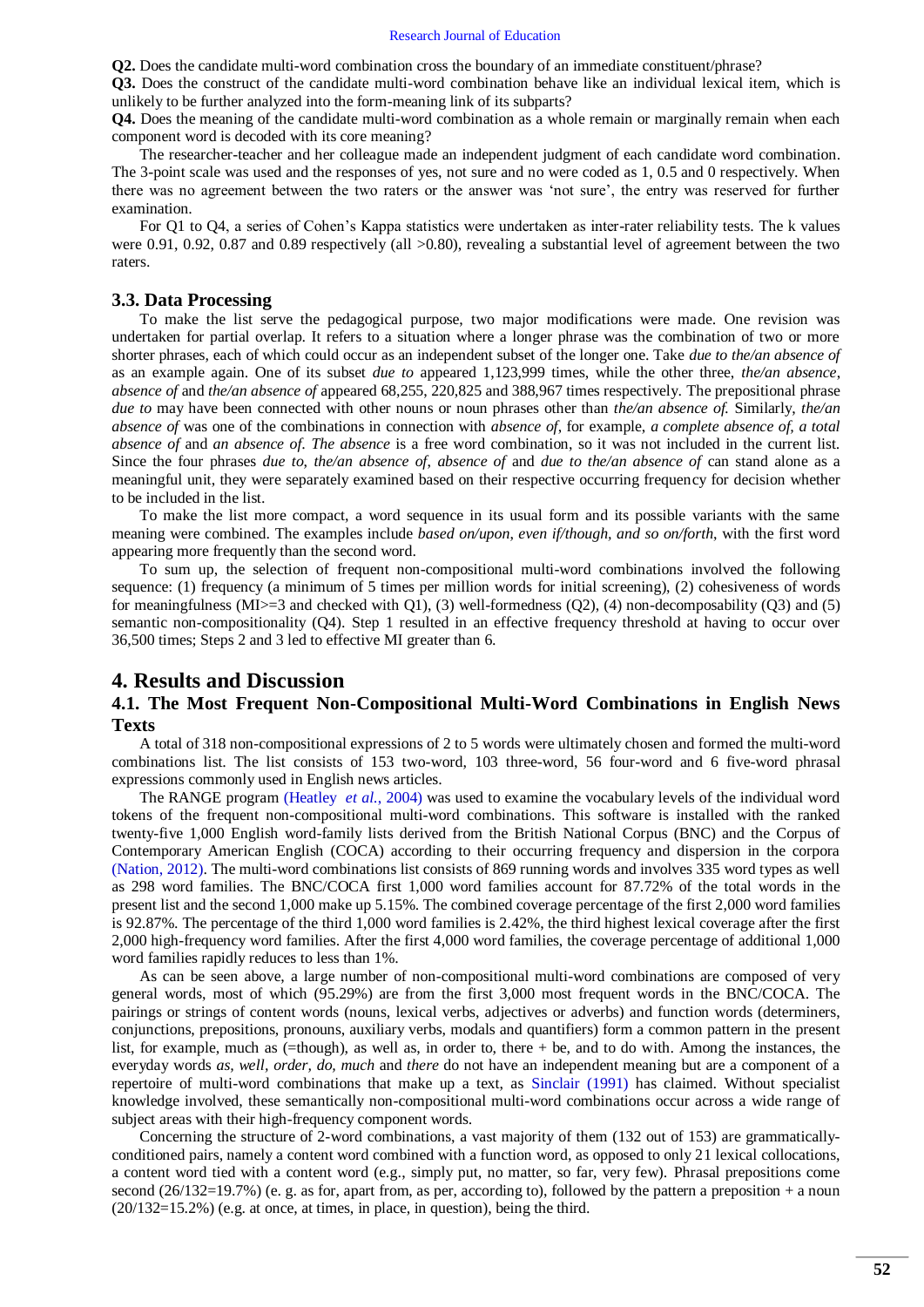The three patterns as  $\sim$  as, a  $\sim$  of, and by + noun phrase are productive among the 3-word combinations, as in the cases of *as far as, as much as, as soon as, a host of, a range of, a couple of, by means of, by way of* and *by virtue of*. These three patterns contribute to the description of quantity, the coverage of a subject or an approach.

For 4-word sequences, the prepositional phrase is the most common structure, comprising 57% of all forms in the category of 4-word combinations (=32/56). They are, for instance, *on one's own account, in the event of/that, in the light of, in the wake of, with a view to, on the grounds of/that*.

In the present list, two 5-word combinations extended from 3-word combinations can still be semantically opaque, as shown in the instances of *as far as…be concerned* and *have nothing/much/little/something to do with*.

### **4.2. The Lexical Coverage of the Most Frequent Non-Compositional Multi-Word Combinations in the English News Corpus**

The present multi-word combinations list contains a total of 318 phrases of 2 to 5 words with an accumulation of 33,917,223 individual instances and 101,751,907 running words, which makes up almost 2% of the tokens in the English News Corpus.

At first sight, 2% lexical coverage in the English News Corpus does not appear to be worth noticing. However, if not recognized, the non-compositional multi-word combinations may impede reading comprehension. Native English-speaking children view a vocabulary load of two unknown words per hundred words as difficult reading [\(Carver, 1994\)](#page-5-26). Some scholars [\(Hu and Nation, 2000;](#page-5-27) [Schmitt](#page-5-28) *et al.*, 2011) regard one unknown word in every fifty words (98% lexical coverage) as the minimum threshold necessary for adequate comprehension. If 2% unknown words are a critical benchmark for unassisted understanding of a text, then the present non-compositional multi-word combinations should not be neglected. As such, the researcher would like to propose the inclusion of the noncompositional multi-word combinations in English for Journalism syllabi.

## **5. Conclusion**

#### **5.1. Findings**

The major concern of this research was to create a semantically non-compositional subset of formulaic language for English for Journalism learners for receptive use. By means of a principled set of criteria, a total of 318 multiword combinations of 2 to 5 words were selected and they made up 2% of the total words in the English News Corpus. The present list contains the most widely-used phrases across various everyday topics. As high as 95.29% of the non-compositional multi-word combinations are made of the BNC/COCA first 3,000 word families. Accordingly, the present selected multi-word combinations can bridge the gap between the lexical coverage that the most general words can and cannot account for in a text. Irrespective of topic areas, English news readers may come across these phrases while reading everyday news. The present multi-word combinations list is short and may be a viable option for English for Journalism learners to learn in a short time.

Despite arbitrary decisions on cut-off values in the compilation of the frequent non-compositional multi-word combinations, there may be some advantages to overt instruction of these frequent expressions. The effectiveness of learning opaque expressions is worth investigation but beyond the present focus. It is hoped that the present multiword expressions list may provide some inspiration for future empirical studies and teaching materials development for Journalism purposes.

#### **5.2. Pedagogical Implications**

Although the present multi-word combinations list provides a window to the Journalistic register, itemized phrasal expressions are still not enough for EFL undergraduates. As with the learning of individual words, the noncompositional multi-word combinations should be learned in context rather than in isolation. English for Journalism teachers can raise their students" consciousness of how opaque phrases behave in context with the help of free online concordancers (e.g. Compleat Lexical Tutor at [http://www.lextutor.ca/concordancers;](http://www.lextutor.ca/concordancers) NOW at [https://corpus.byu.edu/now/\)](https://corpus.byu.edu/now/). By using corpora, students can gain direct access to abundant examples of authentic language, resulting in a better understanding of the use of certain semantically non-compositional phrases. Classroom exercises using concordances may be undertaken, for instance, in gap-fill exercises. With more exposure to English news, EFL undergraduates will consolidate the lexical knowledge acquired from the present opaque multi-word combinations list.

### **References**

<span id="page-4-2"></span>Ackermann, K. and Chen, Y. (2013). Developing the academic collocation list (ACL)-A corpus-driven and expertjudged approach. *Journal of English for Academic Purposes,* 12(4): 235-47.

<span id="page-4-0"></span>Altenberg, B. (1993). *Recurrent verb-complement constructions in the London Lund Corpus. J. Aarts, P. de Haan and N. Oostdijk, Eds., English language corpora: Design, analysis and exploitation.* Rodopi: Amsterdam. 227-45.

<span id="page-4-1"></span>Altenberg, B. (1998). *On the phraseology of spoken English: The evidence of recurrent word combinations. A. P. Cowie Ed., Phraseology: Theory, analysis and applications.* Oxford University Press: Oxford. 101-22.

<span id="page-4-3"></span>Barlow, M. (2004). *Collocate, Computer software.* Athelstan: Houston. [http://athel.com/product\\_info.php?products\\_id=29](http://athel.com/product_info.php?products_id=29)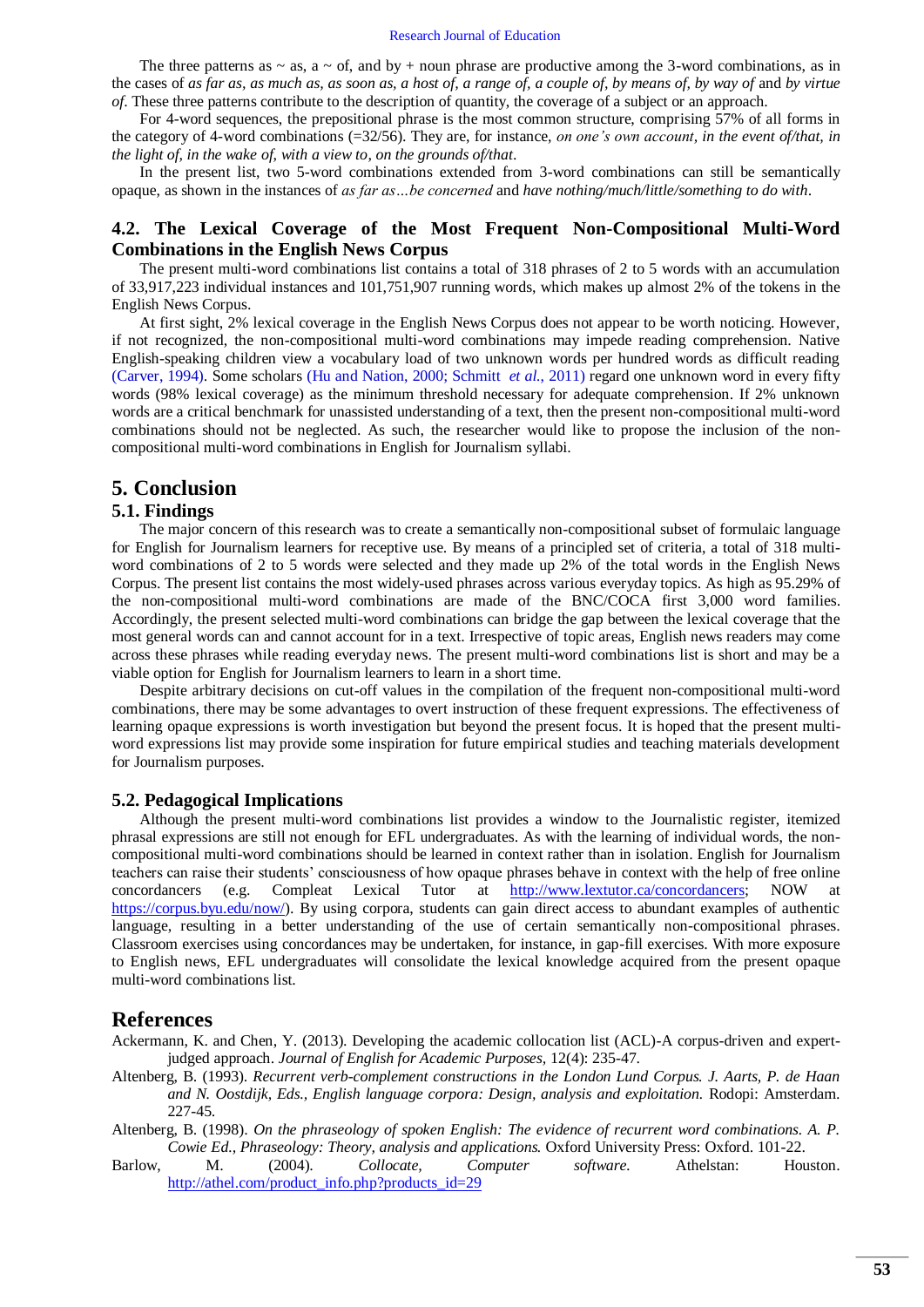- <span id="page-5-5"></span>Biber, D., Conrad, S. and Cortes, V. (2003). *Lexical bundles in speech and writing: An initial taxonomy. A. Wilson, P. Rayson and T. McEnery Eds., Corpus linguistics by the Lune: A festschrift for Georffrey Leech.* Peter Lang: Fankfurt. 71-93.
- <span id="page-5-6"></span>Biber, D., Conrad, S. and Cortes, V. (2004). If you look at Lexical bundles in university teaching and textbooks. *Applied Linguistics,* 25(3): 371-405.
- <span id="page-5-17"></span>Biber, D., Johansson, S., Leech, G., Conrad, S. and Finegan, E. (1999). *Longman grammar of spoken and written English.* Pearson: Harlow, England.
- <span id="page-5-20"></span>Bloomfield, L. (1933). *Language.* Henry Holt: New York.
- <span id="page-5-26"></span>Carver, R. P. (1994). Percentage of unknown words in text as a function of the relative difficulty of the text: Implications for instruction. *Journal of Reading Behavior,* 26(4): 413-37.
- <span id="page-5-11"></span>Cowie, A. (1998). *Phraseologoy: Theory, analysis, and applications.* Oxford University Press: Oxford.
- <span id="page-5-21"></span>Durrant, P. (2009). Investigating the viability of a collocation list for students of English for academic purposes. *English for Specific Purposes,* 28(3): 157-69.
- <span id="page-5-2"></span>Erman, B. and Warren, B. (2000). The idiom principle and the open-choice principle. *Text,* 20(1): 29-62.
- <span id="page-5-24"></span>Heatley, A., Nation, I. S. P. and Coxhead, A. (2004). RANGE, Computer software. Available: <http://www.victoria.ac.nz/lal/about/staff/paul-nation>
- <span id="page-5-4"></span>Howarth, P. (1998). Phraseology and second language proficiency. *Applied Linguistics,* 19(1): 24-44.
- <span id="page-5-27"></span>Hu, M. and Nation, I. S. P. (2000). Unknown vocabulary density and reading comprehension. *Reading in a Foreign Language,* 13(1): 403–30.
- <span id="page-5-23"></span>Hunston, S. (2002). *Corpora in applied linguistics.* Cambridge University Press: Cambridge.
- <span id="page-5-7"></span>Hyland, K. (2008). As can be seen: Lexical bundles and disciplinary variation. *English for Specific Purposes,* 27(1): 4-21.
- <span id="page-5-14"></span>Lewis, M. (1993). *The lexical approach: The state of ELT and the way forward.* Language Teaching: Hove, England.
- <span id="page-5-13"></span>Martinez, R. and Murphy, V. A. (2011). Effect of frequency and idiomaticity on second language reading comprehension. *TESOL Quarterly,* 45(2): 267-90.
- <span id="page-5-9"></span>Martinez, R. and Schmitt, N. (2012). A phrasal expressions list. *Applied Linguistics,* 33(3): 299-320.
- <span id="page-5-15"></span>Nation, I. S. P. (2006). How large a vocabulary is needed for reading and listening? *The Canadian Modern Language Review,* 63(1): 59–82.
- <span id="page-5-22"></span>Nation, I. S. P. (2012). The BNC/COCA word family lists 25,000. Available: <http://www.victoria.ac.nz/lal/about/staff/paul-nation>
- <span id="page-5-1"></span>Nattinger, J. R. and DeCarrico, J. (1992). *Lexical phrases and language teaching.* Oxford University Press: Oxford.
- <span id="page-5-16"></span>Nesselhauf, N. (2005). *Collocations in a learner corpus.* John Benjamins: Amsterdam.
- <span id="page-5-10"></span>Pawley, A. and Syder, F. H. (1983). *Two puzzles for linguistic theory: nativelike selection and nativelike fluency. In J. C. Richards and R. W. Schmidt (Eds.), Language and communication.* Longman: London. 191-225.
- <span id="page-5-0"></span>Schmitt, N. (2010). *Researching vocabulary: A vocabulary research manual.* Palgrave Macmillan: Hampshire, England.
- <span id="page-5-28"></span>Schmitt, N., Jiang, X. and Grabe, W. (2011). The percentage of words known in a text and reading comprehension. *The Modern Language Journal,* 95(1): 26-43.
- <span id="page-5-8"></span>Scott, M. (1996). *WordSmith tools; Computer software.* Oxford University Press: Oxford. <http://lexically.net/wordsmith/downloads>
- <span id="page-5-19"></span>Shin, D. and Nation, P. (2008). Beyond single words: The most frequent collocations in spoken English. *ELT Journal,* 62(4): 339-48.
- <span id="page-5-18"></span>Simpson-Valch, R. and Ellis, N. C. (2010). An academic formulas list: New methods in phraseology Research. *Applied Linguistics,* 31(4): 487-512.
- <span id="page-5-25"></span>Sinclair, J. (1991). *Corpus, concordance, collocation.* Oxford University Press: Oxford.
- <span id="page-5-12"></span>Stubbs, M. (2007). *An example of frequent English phraseology: Distribution, structures and functions. R. Facchinetti Ed., Corpus Linguistics 25 years.* Radopi: Amsterdam. 89-105.
- <span id="page-5-3"></span>Wray, A. (2002). *Formulaic language and the lexicon.* Cambridge University Press: Cambridge.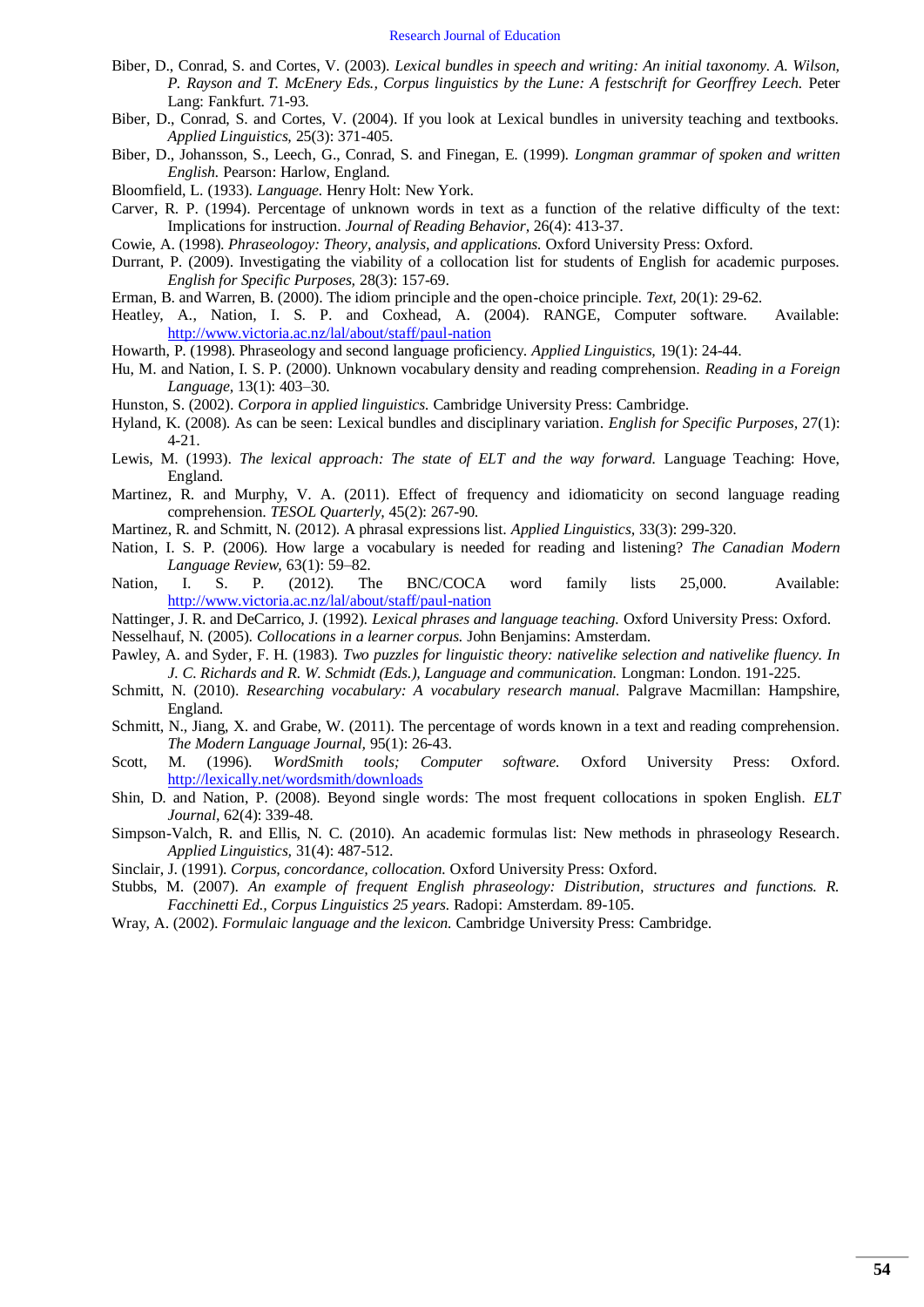# **Appendix**

The most frequent non-compositional multi-word combinations in the 7.3-billion-word English News Corpus in alphabetical order

| 2-word combinations       | Freq.   | 3-word combinations     | Freq.   |
|---------------------------|---------|-------------------------|---------|
| a bit                     | 138806  | a bit of                | 179945  |
| a few                     | 1274641 | a couple of             | 122901  |
| a little                  | 352916  | a good deal             | 72157   |
| a lot                     | 493480  | a great deal            | 237189  |
| a priori                  | 80337   | a handful of            | 91697   |
| above all                 | 156680  | a host of               | 111389  |
| according to              | 2146228 | a little bit            | 58903   |
| across from               | 38908   | a lot of                | 341555  |
| ad hoc                    | 79806   | a number of/ a  number  | 1404455 |
|                           |         | of                      |         |
| after all                 | 295204  | a plethora of           | 48602   |
| all along                 | 53071   | a range of/ a  range of | 541881  |
| all but                   | 152742  | a wealth of             | 54359   |
| all over                  | 150318  | all manner of           | 39211   |
| all right                 | 51708   | among other things      | 96317   |
| all too                   | 99271   | and so forth            | 122901  |
| along with                | 678663  | and so on               | 194852  |
| among others              | 114115  | as a means              | 207878  |
| and alike                 | 114191  | as a rule               | 39590   |
| and respectively          | 72611   | as it is                | 41483   |
| any longer                | 43907   | as opposed to           | 232872  |
| apart from                | 188187  | as soon as              | 139563  |
| as for                    | 229691  | as well as              | 2596488 |
| as if                     | 447512  | as/so far as            | 220678  |
| as of                     | 162057  | as/so long as           | 318985  |
| as per                    | 38226   | asas possible           | 607394  |
| as regards                | 46255   | at odds with            | 75565   |
| as such                   | 302929  | be about to             | 92985   |
| as though                 | 126233  | be subject to           | 139790  |
| as to                     | 727362  | be to blame             | 65335   |
| as well                   | 750689  | by all accounts         | 36939   |
| as with                   | 238325  | by and large            | 58676   |
| as yet                    | 76625   | by means of             | 160315  |
| aside from                | 87153   | by no means             | 110934  |
| assuming (that)           | 261728  | by the way              | 58524   |
| at all                    | 690023  | by virtue of            | 101922  |
| at once                   | 152060  | course of events        | 36787   |
| at present                | 125400  | course(s) of action     | 67840   |
| at stake                  | 106163  | every bit as            | 36636   |
| at times                  | 213937  | for a while             | 64735   |
| before long               | 38378   | for the sake of         | 106845  |
| bona fide(s)              | 40574   | have got to             | 37621   |
| by far                    | 84654   | have to do with         | 116085  |
| close to                  | 327998  | have~ bearing on        | 54813   |
| courtesy of               | 136307  | in a fashion            | 36863   |
| cutting edge/cutting-edge | 57842   | in a manner             | 118205  |
| due to                    | 1123999 | in a nutshell           | 36409   |
| each other                | 681465  | in a row                | 41710   |
| et al                     | 3491856 | in a sense              | 89198   |
| even if                   | 558922  | in accord with          | 54510   |
| even though               | 598154  | in accordance with      | 169177  |
| every other               | 79655   | in addition to          | 673210  |
| far from                  | 256502  | in any case             | 112146  |
| follow suit               | 45649   | in case of              | 50799   |
| for good                  | 89198   | in charge of            | 92076   |
| for life                  | 83139   | in compliance with      | 45573   |
| free from                 | 81927   | in favo(u)r of          | 274452  |
| free of                   | 122371  | in lieu of              | 47921   |
|                           |         |                         |         |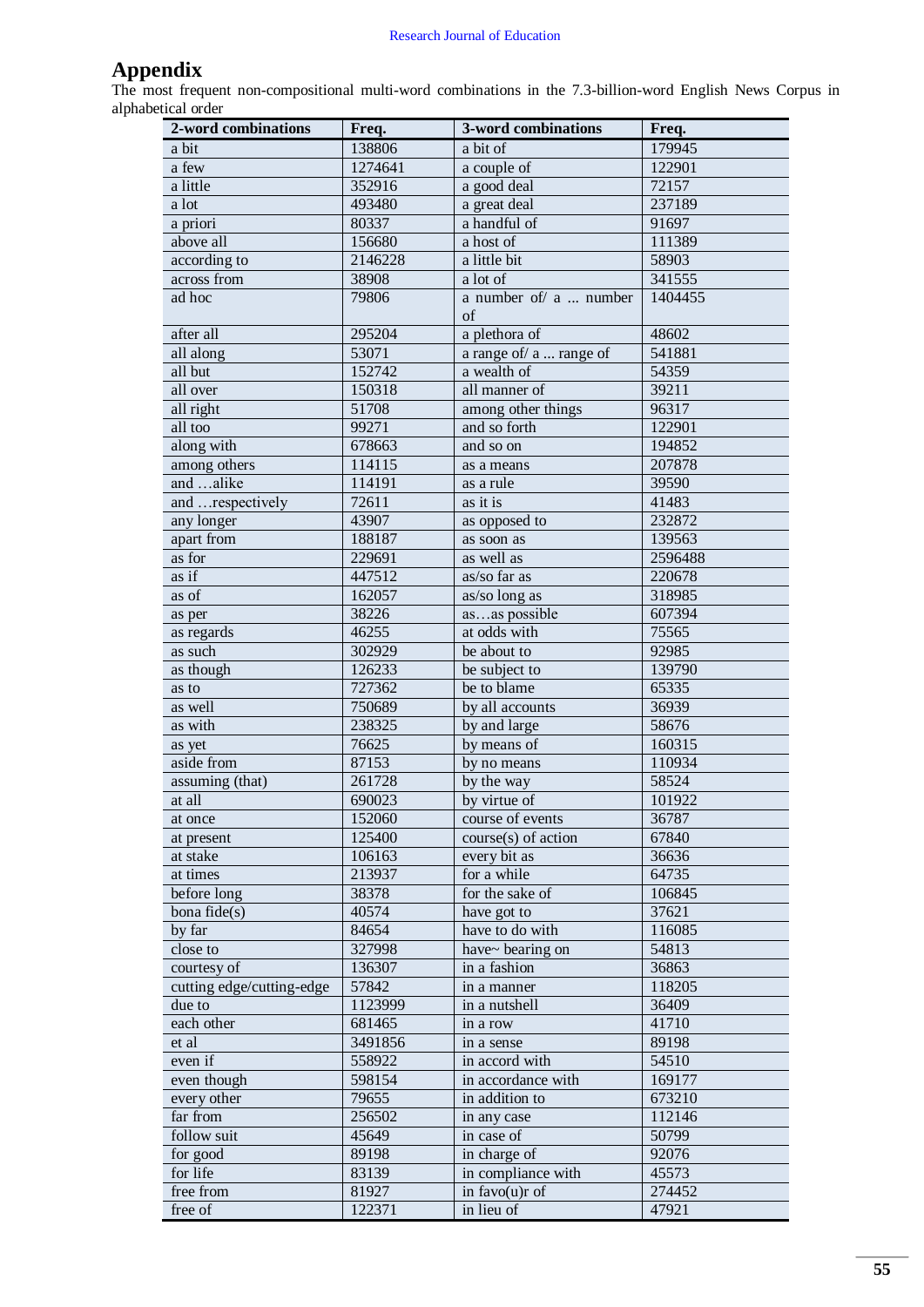| given that               | 210832           | in line with                                | 102679  |
|--------------------------|------------------|---------------------------------------------|---------|
| granted that             | 45573            | in one's favor                              | 42089   |
| had better               | 45119            | in order that                               | 44058   |
| have to                  | 2399949          | in order to                                 | 1418088 |
| high end/high-end        | 48451            | in place of                                 | 65719   |
| if only                  | 100861           | in regard to                                | 114191  |
| in case                  | 87077            | in respect [of/to]                          | 56025   |
| in charge                | 50875            | in return for                               | 66779   |
| in place                 | 305959           | in spite of                                 | 210302  |
| in point                 | 67764            | in terms of                                 | 1059698 |
| in practice              | 199093           | in the way                                  | 127824  |
| in question              | 153045           | in this regard                              | 134110  |
| in return                | 103295           | in this respect                             | 95635   |
| in short                 | 245671           | in view of                                  | 96544   |
| in that                  | 795147           | kind of                                     | 1464364 |
| in time                  | 231130           | little [is/was] known about                 | 61326   |
| in turn                  | 466976           | little more than                            | 93742   |
| in view                  | 37393            | may as well                                 | 42543   |
| insofar as               | 117069           | no less than                                | 57237   |
| instead of               | 530217           | no more than                                | 122977  |
| irrespective of          | 75641            | not  the least                              | 47618   |
| just as                  | 559603           | not at all                                  | 225601  |
| let alone                | 94802            | of a kind                                   | 41862   |
| lots of                  | 98741            | on account of                               | 53071   |
| may well                 | 227722           | on behalf of                                | 162057  |
| much less                | 69355            | on one's behalf                             | 48527   |
| next to                  | 147516           | on one's own                                | 286797  |
| no idea                  | 62690            | on top of                                   | 91318   |
| no longer                | 747887           | over and over                               | 63750   |
| no matter                | 195760           | point(s) of view                            | 283767  |
| no more                  | 139639           | pros and cons                               | 41710   |
| no point                 | 40802            | quite a few                                 | 39135   |
| not  altogether          | 49360            | range fromto                                | 730770  |
| not yet/not  yet         | 393208           | $rule(s)$ of thumb                          | 41407   |
| nothing but              | 85941            | so as to                                    | 137064  |
| now that                 | 116691           | sort of                                     | 434939  |
| of course                | 986157           | the bulk of                                 | 89728   |
| of late                  | 46785            | the rest of                                 | 398585  |
| of sorts                 | 45649            | the/an absence of                           | 388967  |
| on account               | 53374            | there  to be                                | 153120  |
| on board                 | 62841            | to a degree                                 | 45497   |
| on earth                 | 138276           | to do with                                  | 289902  |
| once more                | 70566            | to the point                                | 136155  |
| one another              | 369805           | with reference to                           | 64053   |
| only if                  | 150621           | with regard to                              | 285888  |
| or otherwise             | 98514            | with respect to                             | 406386  |
| or so                    | 140624           |                                             |         |
| other than               | 358748           | 4-word combinations                         | Freq.   |
| out of                   | 1680821          | a case in point                             | 51102   |
| owing to                 | 80109            | a good deal of                              | 57615   |
| per capita               | 161148           | a great deal of                             | 163345  |
| per se                   | 111086           | as a result of                              | 460614  |
| prior to                 | 622920           | as if it were                               | 59584   |
| provided/ providing that | 215755           | at the expense of                           | 127445  |
| rather than              | 2070188          | at the mercy of                             | 40271   |
| regardless of            | 412142           | be to blame for                             | 38226   |
| relative to              | 293462           | by the same token                           | 47845   |
| right away               | 47088            | can not help but                            | 45649   |
| short of                 | 116388           | come to terms with                          | 63826   |
|                          | 52617            |                                             |         |
| simply put<br>so far     |                  | come/get to grips with<br>from time to time | 41029   |
| so that                  | 288690<br>977599 |                                             | 65189   |
|                          |                  | give a  account of                          | 41332   |